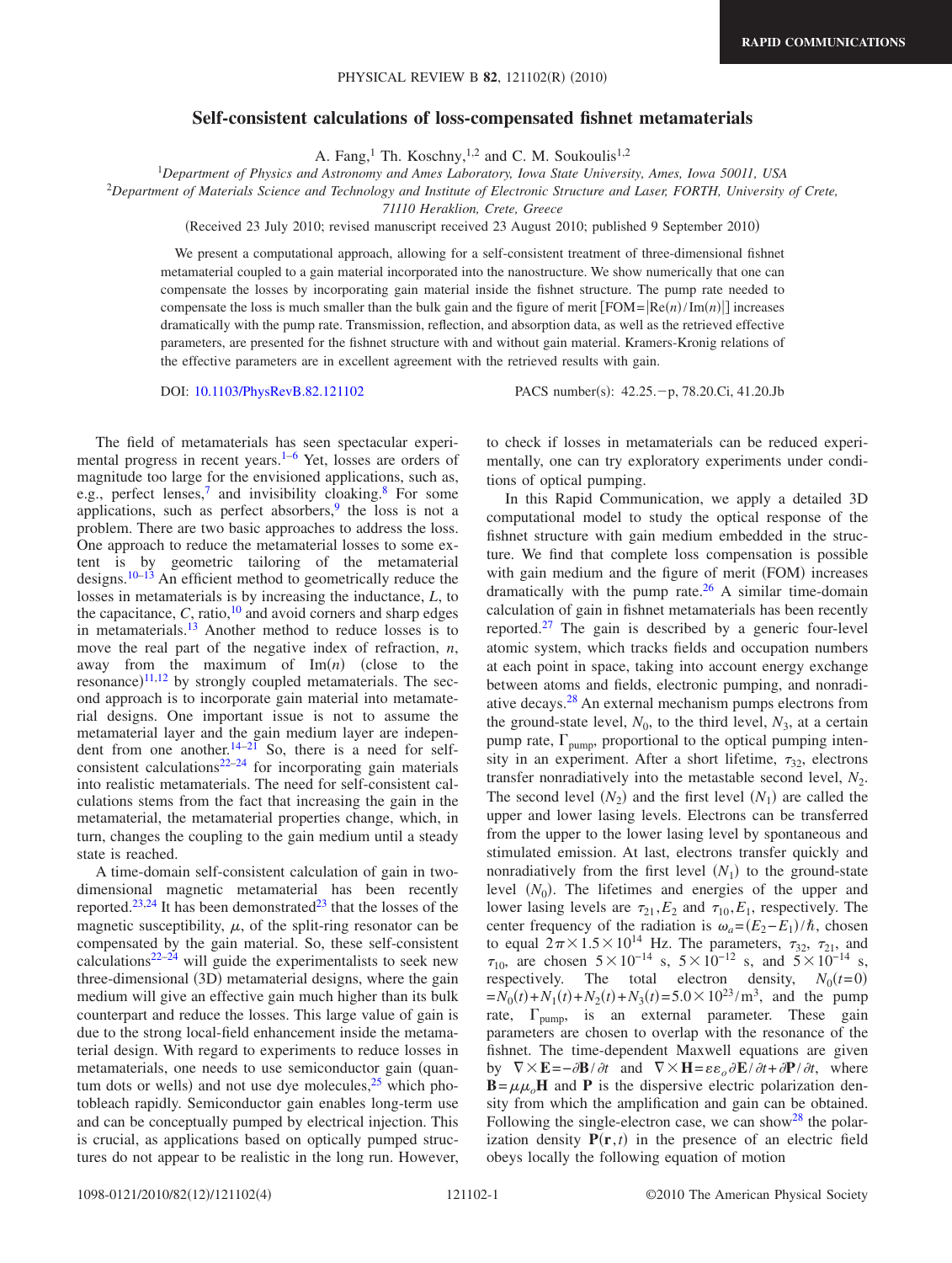<span id="page-1-1"></span>

FIG. 1. (Color online) Schematic of the unit cell of the fishnet structure with the parameters marked on it. The geometric parameters are  $a_x = a_y = 860$  nm,  $a_z = 200$  nm,  $w_x = 565$  nm,  $w_y = 265$  nm,  $s=$  50 nm,  $t=$  30 nm, and  $h<sub>g</sub>$  = 20 nm. The thicknesses of the metal (silver) and gain layer are  $t$  and  $h_g$ , respectively, and the dielectric constant of the spacer, MgF<sub>2</sub>, is 1.9. These parameters were used on simulations (Ref. [12](#page-3-8)) and experiments (Ref. [11](#page-3-7)).

<span id="page-1-0"></span>
$$
\frac{\partial^2 \mathbf{P}(t)}{\partial t^2} + \Gamma_a \frac{\partial \mathbf{P}(t)}{\partial t} + \omega_a^2 \mathbf{P}(t) = -\sigma_a \Delta N(t) \mathbf{E}(t),\tag{1}
$$

where  $\Gamma_a$  is the linewidth of the atomic transition  $\omega_a$ and is equal to  $2\pi \times 20 \times 10^{12}$  Hz. The factor,  $\Delta N(\mathbf{r},t)$  $=N_2(\mathbf{r},t) - N_1(\mathbf{r},t)$ , is the population inversion that drives the polarization, and  $\sigma_a$  is the coupling strength of **P** to the external electric field and its value is taken to be  $10^{-4} \text{ C}^2/\text{kg}$ . It follows<sup>[28](#page-3-17)</sup> from Eq. ([1](#page-1-0)) that the amplification line shape is Lorentzian and homogeneously broadened. The occupation numbers at each spatial point vary according to

$$
\frac{\partial N_3}{\partial t} = \Gamma_{\text{pump}} N_0 - \frac{N_3}{\tau_{32}},\tag{2a}
$$

$$
\frac{\partial N_2}{\partial t} = \frac{N_3}{\tau_{32}} + \frac{1}{\hbar \omega_a} \mathbf{E} \cdot \frac{\partial \mathbf{P}}{\partial t} - \frac{N_2}{\tau_{21}},\tag{2b}
$$

$$
\frac{\partial N_1}{\partial t} = \frac{N_2}{\tau_{21}} - \frac{1}{\hbar \omega_a} \mathbf{E} \cdot \frac{\partial \mathbf{P}}{\partial t} - \frac{N_1}{\tau_{10}},\tag{2c}
$$

$$
\frac{\partial N_0}{\partial t} = \frac{N_1}{\tau_{10}} - \Gamma_{\text{pump}} N_0,\tag{2d}
$$

where  $\frac{1}{\hbar \omega_a} \mathbf{E} \cdot \frac{\partial \mathbf{P}}{\partial t}$  is the induced radiation rate or excitation rate depending on its sign.

To solve the behavior of the active materials in the electromagnetic fields numerically, the finite-difference time-

## FANG, KOSCHNY, AND SOUKOULIS **EXECUTE:** PHYSICAL REVIEW B **82**, 121102(R) (2010)

domain (FDTD) technique is utilized.<sup>29</sup> In the FDTD calculations, the discrete time and space steps are chosen to be  $\Delta t = 8.0 \times 10^{-18}$  s and  $\Delta x = 5.0 \times 10^{-9}$  m. The initial condition is that all the electrons are in the ground state, so there is no field, no polarization, and no spontaneous emission. Then, the electrons are pumped from  $N_0$  to  $N_3$  (then relaxing to  $N_2$ ) with a constant pump rate,  $\Gamma_{\text{pump}}^{\text{v}}$ . The system begins to evolve according to the system of equations above.

In Fig. [1,](#page-1-1) we show the unit cell of the fishnet structure. The size of the unit cell along the propagation direction is  $a_{\tau}$ .  $a_z$  is larger than the sum of the thickness of the metallic and the dielectric layers  $2t + s$ , where *t* and *s* are thicknesses of the metal and the dielectric layers, respectively. Notice the propagation direction is perpendicular to the plane of the fishnet with the electric and magnetic fields along the *x* and *y* directions, respectively. All retrieved effective parameters are for this particular incident direction and field polarization. Consider two configurations, one without gain and one with gain (see inset of Fig. [1](#page-1-1)). In the configuration with gain, we have introduced two thin dielectric layers of thickness,  $(s-h<sub>g</sub>)/2$ , close to the metallic structure, so the gain medium will not be close to the metal, then quenching will be avoided. The dimensions of the fishnet structure $11,12$  $11,12$  are chosen such that the magnetic-resonance wavelength at  $\lambda = 2000$  nm, which can overlap with the peak of the emission of the gain material. The full width at half maximum of the gain material is 20 THz and the pump rate,  $\Gamma_{\text{pump}}$ , changes from 0 to  $6.9 \times 10^8$  s<sup>-1</sup>.

In Fig. [2,](#page-1-2) we plot the transmission,  $T = |t|^2$ , (2a), reflection,  $R = |r|^2$ , (2b), and absorption,  $A = 1 - T - R$ , (2c) versus wavelength for different pump rates *t* and *r* are the transmission and reflection amplitudes, respectively). Notice the wavelength dependence of *T* and *R* for different pump rates away from the resonance wavelength,  $\lambda = 2000$  nm, are the same. Below the resonance wavelength, *T* increases with the pump rate and above the resonance wavelength, *T* decreases with the pump rate. The reflection *R*, below the resonance wavelength, decreases with the pump rate and above the resonance wavelength, it increases with the pump rate. Notice in Fig.  $2(a)$  $2(a)$ , *T* without gain has a very weak resonance, and once the pump rate increases, the transmission clearly shows the resonance behavior. The same can be seen in the experiments that can use gain materials to compensate the losses in fishnet metamaterials. In Fig.  $2(c)$  $2(c)$ , we plot the absorption,  $A$ , as a function of wavelength for different pump rates. Notice, as we increase the pump rate, the absorption decreases and

<span id="page-1-2"></span>

FIG. 2. (Color online) The (a) transmission, (b) reflection, and (c) absorption as a function of wavelength for different pump rates.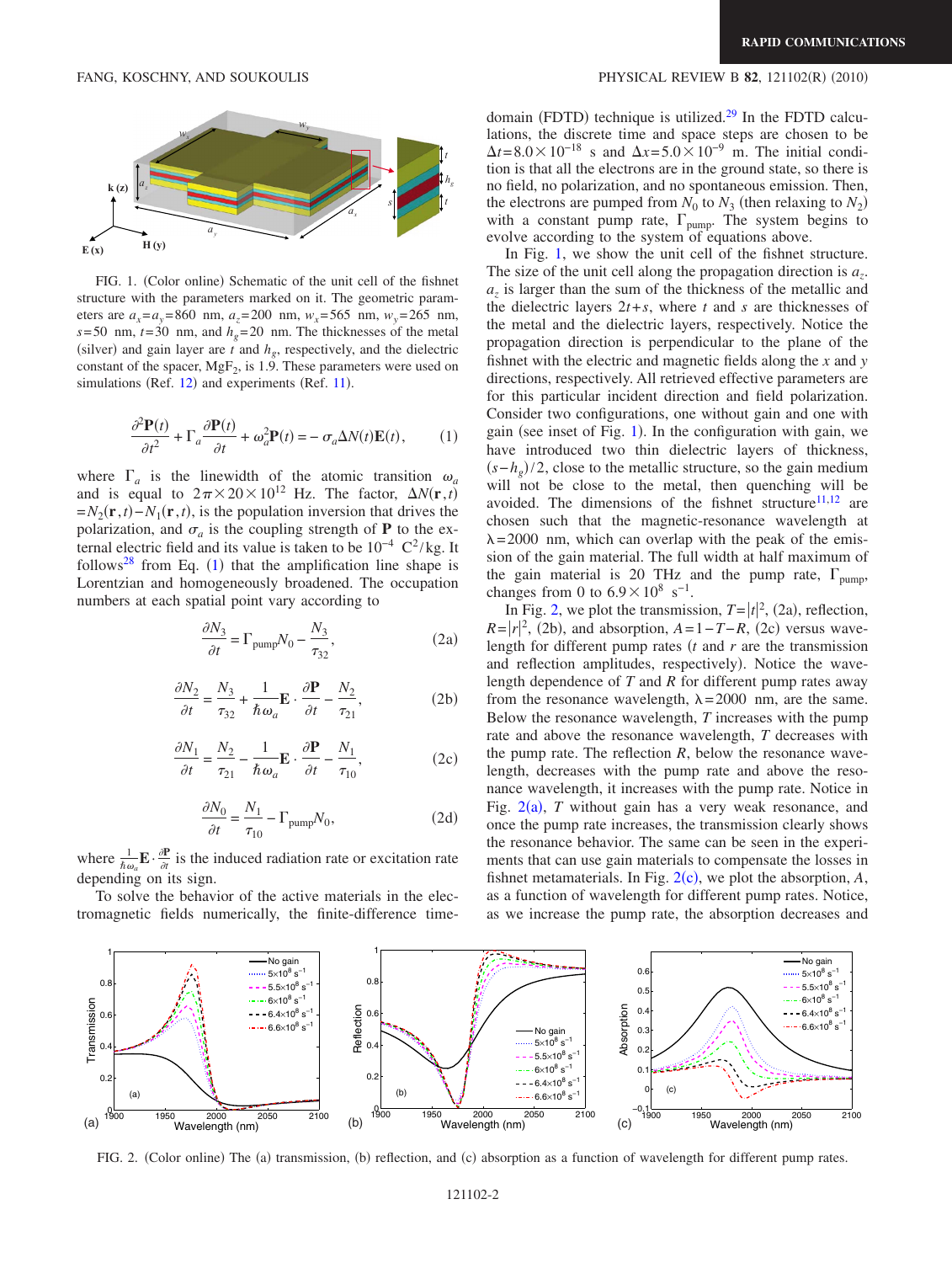<span id="page-2-0"></span>

FIG. 3. (Color online) The retrieved results for the real (solid lines) and the imaginary (dashed lines) parts of (a) the effective permeability,  $\mu$ , and (b) the corresponding effective index of refraction,  $n$ , without and with gain for different pump rates. (c) The FOM as a function of wavelength for different pump rates. The gain bandwidth is 20 THz.

finally at the pump rate of  $6.6\times10^9$  s<sup>-1</sup>, the gain overcompensates the losses and the absorption becomes negative. In Fig.  $3(a)$  $3(a)$ , we plot the retrieved results of the real and imaginary parts of the magnetic permeability,  $\mu$ , with and without gain, for normal incidence and the particular field polariza-tion in Fig. [1.](#page-1-1) As gain increases, the  $Re(\mu)$  becomes steeper at the resonance wavelength and the  $\text{Im}(\mu)$  becomes much narrower when increasing the pump rate and the losses are compensated by the gain material. In Fig.  $3(b)$  $3(b)$ , we plot the retrieved results for the effective index of refraction *n*, with and without gain. The  $Re(n)$  becomes more negative after gain is introduced and the  $Im(n)$  also drops significantly close to the resonance. At  $\lambda = 1976$  nm, the Re(*n*) changes from  $-2.25$  to  $-2.82$  with a pump rate of  $5.0 \times 10^8$  s<sup>-1</sup> and the Im(*n*) drops from 1.58 to 0.54 [Fig.  $3(b)$  $3(b)$ ]. In Fig.  $3(c)$ , we plot the FOM versus the wavelength for different pump rates. Notice, the FOM becomes very large (on the order of  $10<sup>2</sup>$ ) with the pump rates. Comparing Im(n) slightly below the resonance at  $\lambda = 1976$  nm, we find the effective extinction coefficient  $\alpha = \frac{\omega}{c}$ Im $(n) \approx 5.0 \times 10^4$ cm<sup>-1</sup> without gain and  $\alpha \approx 1.7 \times 10^4$  cm<sup>-1</sup> with gain ( $\Gamma_{\text{pump}} = 5.0 \times 10^8 \text{ s}^{-1}$ ). Hence, an effective amplification of  $\alpha = -3.3 \times 10^4$  cm<sup>-1</sup>. This is much larger (on the order of 30) than the expected amplification  $\alpha \approx -1.3 \times 10^3$  cm<sup>-1</sup> for the gain material at the given pump rate of  $5.0\times10^8$  s<sup>-1</sup>. The difference can be explained by the field enhancement in the fishnet metamaterial.

There are theoretical debates $30-32$  $30-32$  if it is possible to obtain low loss metamaterials with negative refractive index, *n*. They have used the Kramers-Kronig (KK) relations and we would like to verify that Kramers-Kronig relations work with and without gain. In addition, we need to compare the numerically retrieved effective permeability,  $\mu$ , shown in Fig.

 $3(a)$  $3(a)$  with the calculation of  $\mu$ , based on the Kramers-Kronig relations. In Fig.  $4(a)$  $4(a)$ , we plot the real and imaginary parts of the effective permeability,  $\mu$ , and the results from the Kramers-Kronig relations for the pump rate of  $\Gamma_{\text{numn}} = 5.0$  $\times$ 10<sup>8</sup> s<sup>-1</sup>. The excellent agreement between the results obtained from the standard retrieval method $33$  (a special case of anisotropic retrieval method<sup>34</sup> for normal incidence) and the Kramers-Kronig approach verifies KK relations work for metamaterials coupled with gain too. KK relations are valid for passive materials and the deduction of KK relations is based on the assumption that the response function of materials is analytical in the upper complex plane of frequency. For strong active materials, there are poles in the upper plane and one must modify the KK relations by reversing the signs of KK relations.<sup>32</sup> In Fig. [4](#page-2-1)(b), we plot the Re( $\mu$ ) and Im( $\mu$ ) obtained by the retrieval method and by the modified KK relations for the pump rate  $\Gamma_{\text{pump}} = 6.9 \times 10^8 \text{ s}^{-1}$ . For this pump rate the  $\text{Im}(\mu)$  becomes negative and we have overcompensated at the resonance frequency of 150 THz. As one can see from Fig.  $4(b)$  $4(b)$ , KK relations work well for strongly active materials.

In conclusion, we have proposed and numerically solved a self-consistent model incorporating gain in the 3D fishnet dispersive metamaterial. We show numerically that one can compensate the losses of the fishnet metamaterial. We have presented results for *T*, *R*, and *A* without and with gain for different pump rates. Once the pump rate increases, both *T* and *R* show a resonance behavior. We have retrieved the effective parameters for different pump rates and the losses are compensated with gain. Kramers-Kronig relations of the effective parameter are in excellent agreement with the retrieved results with gain. The FOM with gain increases dramatically and the pump rate needed to compensate the loss is

<span id="page-2-1"></span>

FIG. 4. (Color online) The real and imaginary parts of the retrieved effective permeability,  $\mu$ , and the results from the Kramers-Kronig relations for pump rates (a)  $\Gamma_{\text{pump}} = 5.0 \times 10^8 \text{ s}^{-1}$  (below compensation) and  $(b)$   $\Gamma_{\text{pump}} = 6.9 \times 10^8 \text{ s}^{-1}$ (overcompensated).